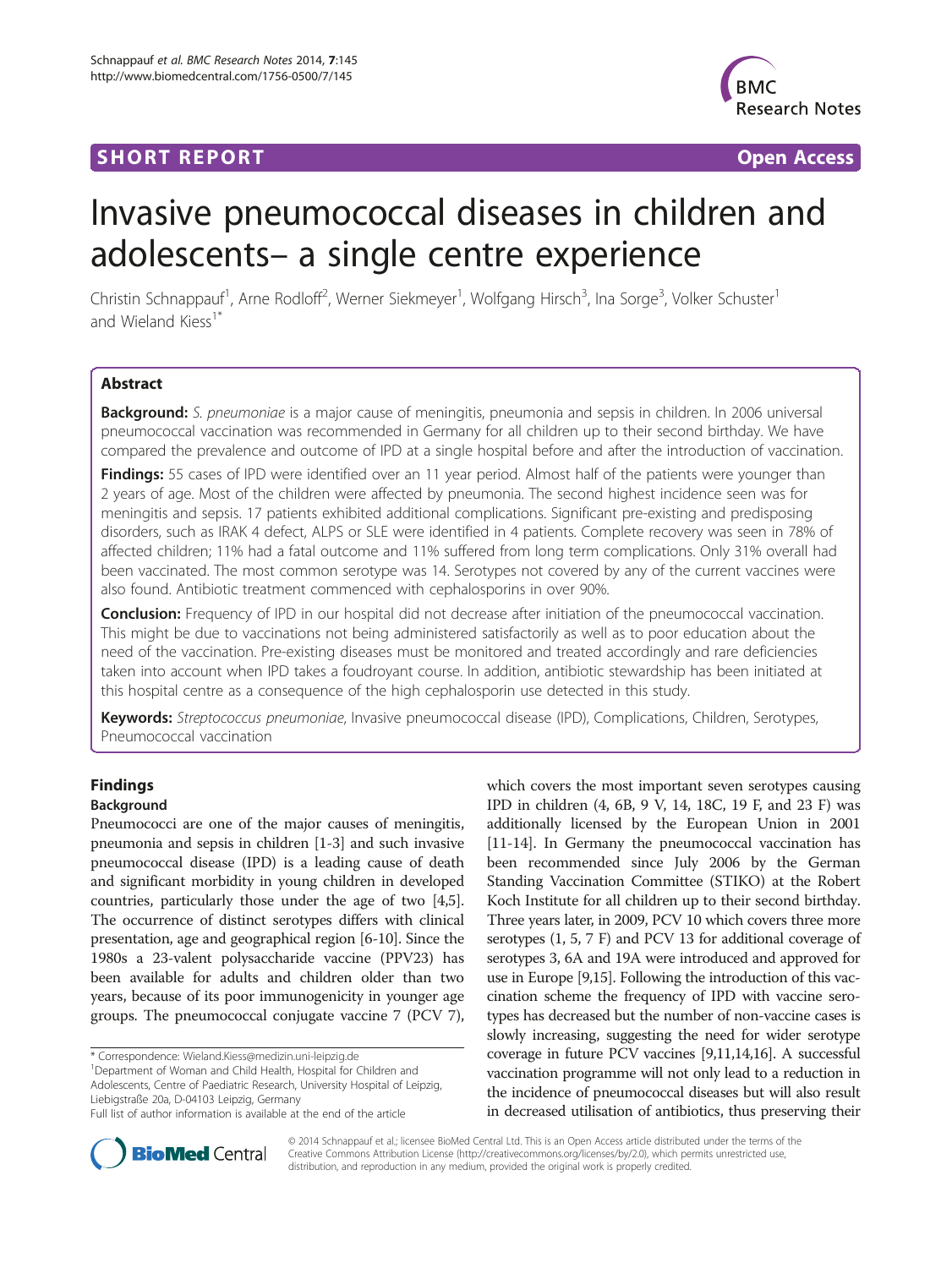efficacy as a primary treatment. It will also slow the development of antibiotic resistance, especially the resistance to penicillin, β-lactams and macrolides, which has steadily become more prevalent worldwide over the last 30 years [[1,11,17,18\]](#page-6-0).

Based on the information above and focusing on a single hospital centre (the Hospital for Children and Adolescents, Department of Woman and Child Health, Leipzig, Germany) we have asked:

What is the prevalence of IPD at one hospital centre? What are the outcomes from the disease?

What co morbidities were present and what disease complications resulted?

Which antibiotic treatments were used?

Which serotypes were prevalent?

How has the vaccination frequency changed since it was generally recommended?

# Materials and methods

#### Case definition

This retrospective study includes all patients up to 18 years of age treated as an inpatient for IPD between  $1<sup>st</sup>$  January 2001 and  $31<sup>st</sup>$  December 2011. A diagnosis of IPD was defined as isolation of S. pneumoniae from blood, cerebrospinal fluid or pleural puncture cultures, but also by tracheal aspirate which was obtained from some of the paediatric patients requiring tracheal tubes and assisted ventilation.

These definitions corresponded with ICD numbers A40.3 (sepsis due to S. pneumoniae), G00.1 (pneumococcal meningitis) or J13 (pneumonia due to S. pneumoniae).

# Age

Patients were assigned to one of three age groups to aid further analysis: patients younger than two, patients of two to four years of age, and patients of five to 18 years of age.

# Acute disease complications and pre-existing conditions

Acute complications of IPD e.g. Waterhouse Friderichsen Syndrome (WFS), haemolytic uremic syndrome (HUS) or disseminated intravascular coagulation (DIC), were routinely assessed for. All incidences of hydrocephalus, seizures, oculomotor palsy and deafness were also assessed. Pre-existing conditions such as unrelated chronic disease, immunodeficiency or other systemic diseases were evaluated.

# Vaccination

We assessed whether pneumococcal vaccination had taken place and if the immunisation program was completed by the onset of IPD. Since universal pneumococcal vaccination was only routinely recommended in July 2006, the patients were split into two groups for further analysis, those being treated between 2001 and 2006, and those being treated between 2006 and 2011.

# Serotypes

Serotypes were derived from patient records held at the institute of microbiology, University of Leipzig. Additional serotype information was obtained from Dr Mark van der Linden (National Reference Centre for Streptococci, Department of Medical Microbiology and University Hospital RWTH Aachen).

# Antibiotic treatment and resistance

Initial, empirical therapy was recorded, as well as any subsequent alteration to antibiotic treatment. Data on antibiotic resistance was also recorded.

# Outcome

Outcome measures were grouped as follows: complete recovery, significant complications and death.

# Statistical analysis

Standardised data was recorded in a relational database and descriptive statistics performed utilising SPSS for Windows version 17 (SPSS Inc., Chicago, Illinois, USA).

# Ethical statement

Ethical approval of this retrospective case study was obtained from the clinical ethical committee of the Children´s hospital of the University of Leipzig and data protection committee approval has been given by the internal review board of the hospital as well.

# Results

# **Demographics**

Between 1<sup>st</sup> January 2001 and 31<sup>st</sup> December 2011, a total of 55 cases of IPD were detected in children and adolescents aged between 0 and 18 years in a single centre. The frequency of cases between 2001 and 2006 was on average four per year and from 2006 to 2011 five per year. Of the 55 patients diagnosed with IPD, 84% ( $n = 46$ ) had a positive culture and in 16% ( $n = 9$ ) the diagnosis was made based on a positive urinary pneumococcal antigen test. In 11%  $(n = 6)$  of the cases the diagnosis was based on tracheal secretion cultures ( $n = 3$  in 2005, ( $n = 2$  in 2006,  $n = 1$  in 2011).

The median age was 30 months with a minimum age of one month and a maximum of 17 years. 47% of all cases were younger than two years, 29% between the age of two to four years and 24% older than five years. A total of 76% were therefore younger than five years  $(n = 18$  from 2001 to 2006,  $n = 24$  from 2006 to 2011). 34 patients (62%) were male and 21 patients (38%) female.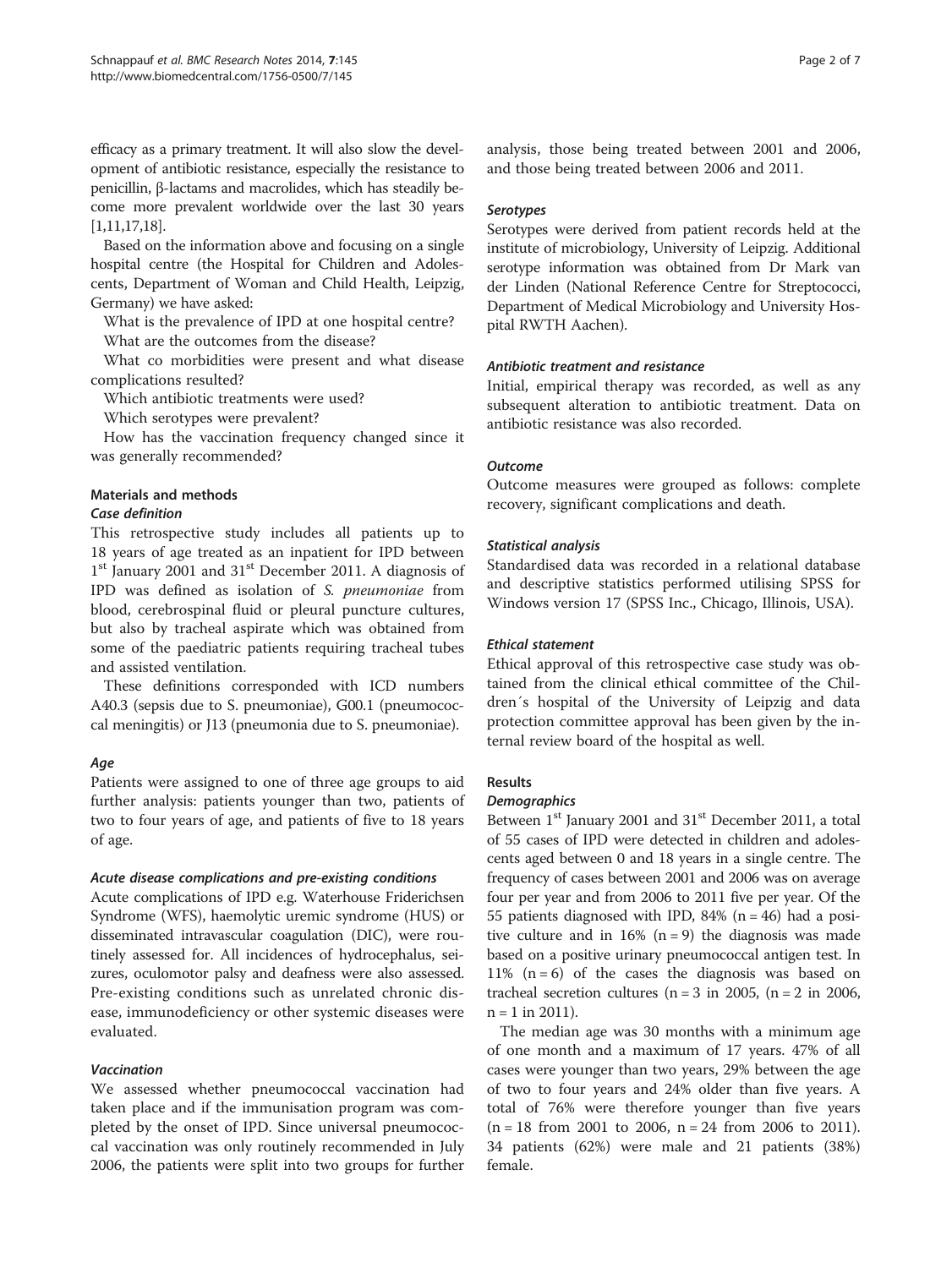#### Disease type

A total of 24 children (44%) were affected by pneumonia and nine (38%) of those had pneumonia with effusion (Figure 1a). Eleven patients (20%) suffered from purulent meningitis of which two children (18%) had a subdural effusion (Figure 1b). Sepsis due to S. pneumoniae was



Coronary T1-weighted MRI after contrast agent injection: Subdural hygroma in the left hemisphere and increased meningeal enhancement in a one year old boy diagnosed with meningitis secondary to S. pneumoniae. c: T2-weighted MRI without contrast agent: Internal hydrocephalus and pronounced necrosis of the cerebral parenchyma (left > right) in a one month old girl, secondary to IPD with fatal outcome.

identified in nine cases (16%). Six children (11%) were diagnosed with pneumonia and sepsis at the same time (50% pneumonia with effusion,  $n = 3$ ) and five patients (9%) with meningitis and sepsis (Figure [2](#page-3-0)).

#### Complications

Thirteen patients (24%) had acute disease complications. One patient (2%) was diagnosed with haemolytic uremic syndrome (HUS), two patients (4%) with disseminated intravascular coagulation (DIC) and another two children (4%) suffered from HUS and DIC concurrently. Four patients (7%) suffered a seizure and three (6%) a seizure as well as DIC. One oculomotor palsy (2%) and an occlusive hydrocephalus with pronounced necrosis of the cerebral parenchyma (Figure 1c) combined with DIC (2%) were also detected. In the patients evaluated no diagnoses of Waterhouse Friderichson Syndrome (WFS) or deafness were found.

#### Pre-existing disease

In 12 patients significant pre-existing diseases were present. Two siblings were diagnosed with meningitis and sepsis due to S. pneumoniae, resulting in similar disease courses with a fatal outcome. The possibility of immunodeficiency was therefore considered and the children were subsequently demonstrated to be homozygous for an interleukin-1 receptor-associated kinase 4 (IRAK 4) deficiency. Another patient was known to have pre-existing autoimmune lymphoproliferative syndrome (ALPS) and went on to make an unremarkable recovery. One further patient had pre-existing systemic lupus erythematosus (SLE) which led to a foudroyant course with fatal outcome.

# Recovery

Complete recovery was recorded in 43 patients (78%); six children (11%) died and another six (11%) suffered from long-term complications. Most fatalities were found in those under the age of two years  $(n = 4)$ ; whereas only two fatal outcomes were detected in the age group between five and 18 years. The highest numbers of long-term complications were identified within the age group two to four years ( $n = 3$ ), followed by the < two years ( $n = 2$ ) and the five to 18 years  $(n = 1)$ . Three patients suffered from renal failure due to haemolytic uremic syndrome (HUS). One 15 month old child received an allogeneic renal transplantation. One patient with oculomotor palsy secondary to meningitis had a persistent ptosis as well as a gaze paresis. Another child with meningitis and effusion suffered from a right-sided hemiparesis and hyperkinesis, as well as an intention tremor. The relation between pre-existing diseases as well as acute and long-term complications is shown in Table [1.](#page-3-0)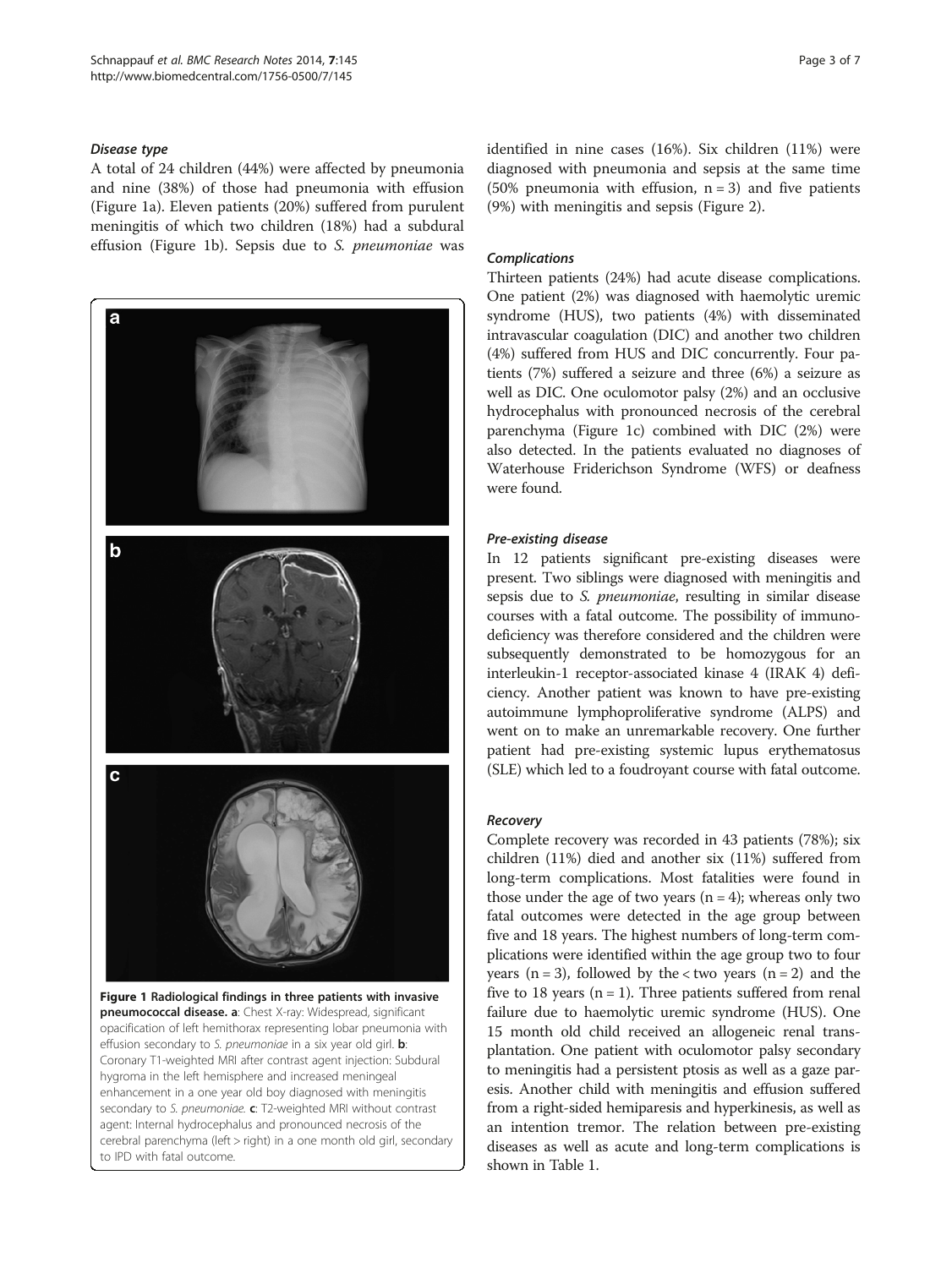<span id="page-3-0"></span>

#### Vaccination and serotypes

In total 17 patients (31%) had previously been vaccinated, 15 (88%) of them between 2006 and 2011 when universal pneumococcal vaccination was generally recommended. Only nine of the 17 vaccinated patients had received the full immunisation of four doses of vaccine before onset of the disease. Despite full vaccination one sibling with IRAK 4 deficiency died. Thirteen children (77%) completely recovered. Three patients (18%) without completed vaccination courses suffered from longterm complications and in these patients we could only identify three serotypes (3, 12 F and 19A). Serotype 12 F is to date not part of any pneumococcal vaccination for children less than two years. Serotypes 3 and 19A are part of PCV 13 but not PCV 7. At the time of diagnosis of those two IPD cases, PCV 7 was the vaccine in general utilisation and therefore did not cover serotype 3 and 19A.

Of 55 cases 21 serotypes were identified; the most frequent one was serotype  $14$  (n = 5, 9%; Table [2\)](#page-4-0).

Table 1 Table demonstrating further information on children that developed acute or long-term complications or died (12 out of 55)

| Age (month) | IPD                      | Pre-existing disease | Acute complications*   | Long term complication**or death                         |  |  |  |  |
|-------------|--------------------------|----------------------|------------------------|----------------------------------------------------------|--|--|--|--|
| 1           | Sepsis                   | None                 | $DIC + hydrocephalus$  | Death                                                    |  |  |  |  |
| 7           | Meningitis + sepsis      | IRAK-4-deficiency    | $DIC + convulsive fit$ | Death                                                    |  |  |  |  |
| 14          | Meningitis               | None                 | Convulsive fit         | Death                                                    |  |  |  |  |
| 15          | Pneumonia + sepsis       | None                 | <b>HUS</b>             | End stage renal disease (ESRD)                           |  |  |  |  |
| 18          | Pneumonia + sepsis       | None                 | <b>HUS</b>             | Chronic renal failure                                    |  |  |  |  |
| 18          | Meningitis               | None                 | $DIC + convulsive fit$ | Death                                                    |  |  |  |  |
| 37          | Meningitis with effusion | None                 | oculomotorius palsy    | Ptosis, gaze paresis                                     |  |  |  |  |
| 39          | Meningitis               | None                 | None                   | Right-sided hemiparesis, hyperkinesis + intention tremor |  |  |  |  |
| 53          | Pneumonia                | None                 | <b>HUS</b>             | Chronic renal failure                                    |  |  |  |  |
| 64          | Meningitis + sepsis      | IRAK-4-deficiency    | $DIC + convulsive fit$ | Death                                                    |  |  |  |  |
| 79          | Pneumonia with effusion  | <b>ALPS</b>          | None                   | None                                                     |  |  |  |  |
| 156         | Pneumonia + sepsis       | <b>SLE</b>           | <b>DIC</b>             | Death                                                    |  |  |  |  |

\*Within 2 weeks after onset of disease.

\*\*4 or more weeks after onset of disease.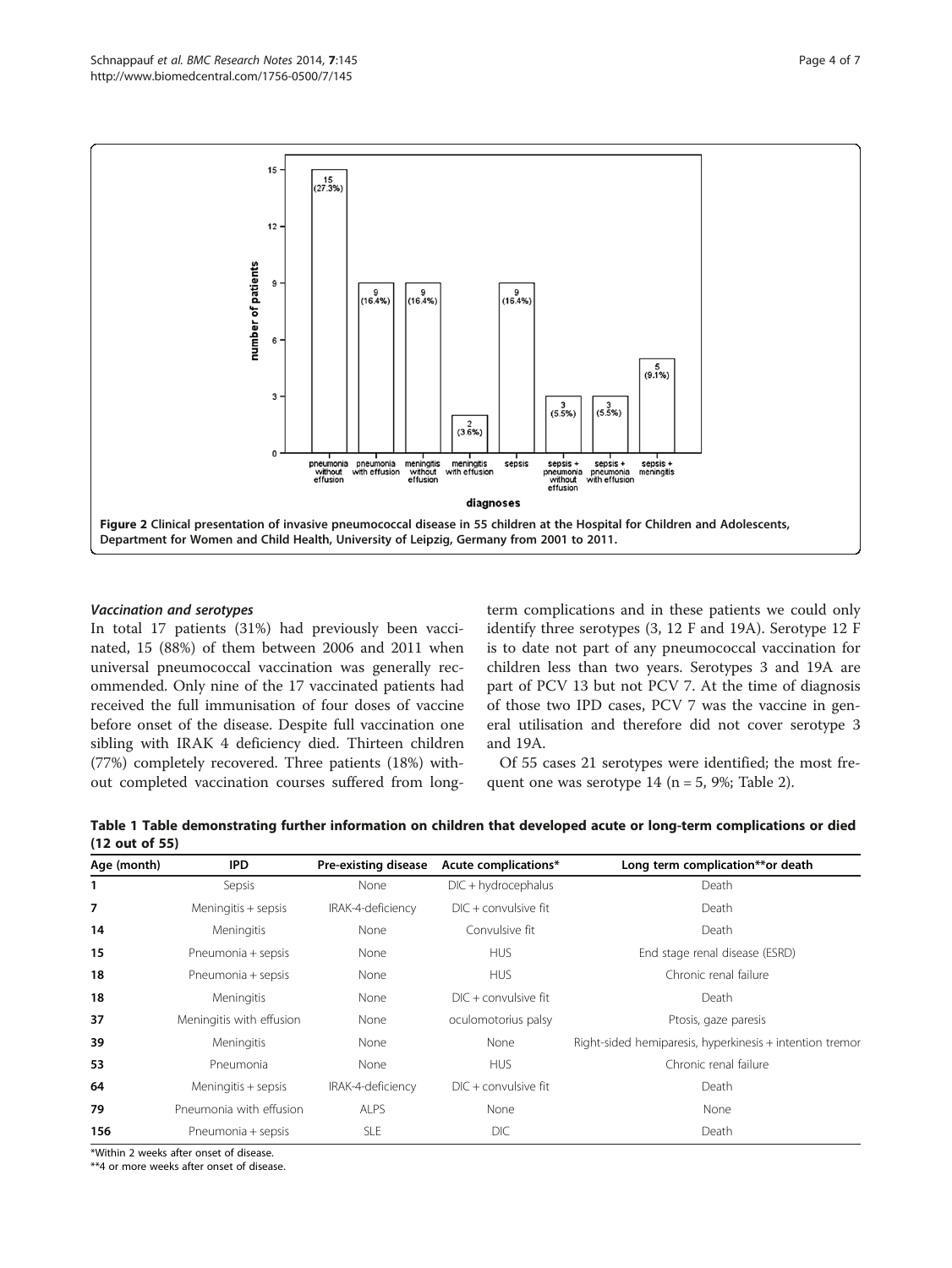#### <span id="page-4-0"></span>Antibiotic therapy

In 51 cases (93%) initial antimicrobial therapy was performed with cephalosporins (cefuroxime  $n = 30$ , 59%; cefotaxime  $n = 18$ , 35%; ceftazidime  $n = 3$ , 6%). In the remaining cases initial antibiotic treatment (each  $n = 1$ , 2%) was carbapenems or glycopeptides (vancomycin) and in two patients (4%) aminopenicillins (ampicillin). In 15 cases (27%) a change of therapy was deemed necessary based on culture results or microbiological advice, often leading to combined antibiotic regimen ( $n = 5$ , 9%) or a switch to carbapenems ( $n = 7$ , 13%). In two patients treatment was changed to a cephalosporin of a higher group and in another patient to a lincosamide antibiotic. Microbiological findings revealed antibiotic resistance in 10 patients (18%), half of which demonstrated resistance to polymyxins and in two cases (4%) to macrolides. The rate of resistance to lincosamides, ketolides, aminoglycosides, aminopenicillins and second generation cephalosporins was less than 3%. Intermediate resistance was identified in 11 cases (20%); six patients (11%) for second-generation fluoroquinolones, four patients (7%) to macrolides and one (2%) to penicillin.

#### Discussion and conclusion

The incidence of IPD in this single hospital centre has not significantly changed since the introduction of the general vaccination programme in 2006. It seems that more IPD cases were diagnosed between 2006 and 2011 than in the pre-vaccination era between 2001 and 2006, with a maximum of 11 cases in 2011. Even though studies overall show that IPD has decreased [[4](#page-6-0),[16](#page-6-0)] why have the diagnoses of IPD increased in this single centre? Looking critically into possible reasons, one theory to explain the high number of IPDs detected between 2006 and 2011 could be the use of new diagnostic methods after 2006 such as the urinary antigen test. Nine of the 11 cases in 2011 were found to be diagnosed with this test rather than by culturing of S.pneumomiae. In contrast to this theory, this test has a high sensitivity but quite poor specificity, potentially resulting in falsepositive results which may drive up the number of diagnoses and distort the true number of IPD detections [[19,20\]](#page-6-0). Increased attention to the disease and a subsequent higher rate of blood-cultures could also lead to this apparent increase in diagnoses [\[16,21](#page-6-0)]. Furthermore, another important reason could be the low frequency of vaccinations: only 17 (33%) of the total 55 patients had been vaccinated. In most European countries pneumococcal vaccination with PCV7 was recommended since 2006. Most of the countries report a decrease of vaccine serotypes but higher numbers of non-vaccine serotypes were also noticed [[22](#page-6-0)]. The serotypes (6B, 14, 18C, 23 F) identified in nine of the children in the pre-vaccination era could have been mainly covered by PCV 7 which underlines the need of the introduction of pneumococcal vaccination in that time. A similar situation was seen between 2006 and 2011. In six cases the identified serotypes (3, 6A, 7 F, 19A) would have been covered by PCV 13 but the children were suffering from IPD before 2009. This was therefore before the introduction of PCV 13 which might have prevented the disease. On the other hand in four patients during 2001 and 2011 the serotypes 10A, 12 F, 34 and 9 N were identified which are to date not part of any pneumococcal vaccination for children under two years of age.

Serotype 14 is one of the most common serotypes in Europe in children under 18 years of age [\[4,8,23,24](#page-6-0)] and was also present in five patients in our study. Kaplan et al. state that serotype 19A is currently the most common serotype in the United States after PCV7 introduction [[25\]](#page-6-0). In Germany a higher incidence of IPD caused by serotype 19A was also noticed in 2008/2009 whereas 19A isolates remained below 5% before 2006. The cause for this might be due to increased reporting after introduction of PCV7, but an increased use of cephalosporins is also a possibility for the change in 19A epidemiology [[22\]](#page-6-0). In our hospital two cases were identified in 2008. Both children were vaccinated with PCV7 which does not cover serotype 19A. Overall 93% of the children were treated with cephalosporins. Data regarding antibiotic use in Germany show a significant increase in cephalosporin use which may have led to an increase of serotype 19A [[22\]](#page-6-0).

Pre-existing diseases especially immunodeficiencies and autoimmune diseases may increase the risk of IPD. The ALPS found in one of the children usually develops in early childhood and is an autoimmune condition caused by an inherited defect in the immune system secondary to an error in the Fas or FasL gene. The Fas gene normally functions to induce lymphocyte apoptosis and such defects reduce cell death among lymphocytes after infection, leading to a higher number of lymphocytes

Table 2 Pneumococcal serotypes and their frequencies in 21 patients with IPD in a single hospital centre

| Serotype         |         | 6Α      | 6B      | 7 F     | 9 N     | 10A     | 12 F  | 14            | 18C     | 19A     | 19 F    | 23 F    | 34      |
|------------------|---------|---------|---------|---------|---------|---------|-------|---------------|---------|---------|---------|---------|---------|
| Frequency        |         |         |         |         |         |         |       | $\mathcal{P}$ |         |         |         |         |         |
| Coveredby PCV-7  | no      | no      | yes     | no      | no      | no      | yes   | yes           | no      | no      | no      | yes     | no      |
| Coveredby PCV-13 | yes     | yes     | yes     | yes     | no      | yes     | yes   | yes           | yes     | yes     | yes     | yes     | no      |
| Vaccinated       | $n = 1$ | $n = 0$ | $n = 0$ | $n = 0$ | $n = 0$ | $n = 0$ | $n=1$ | $n = 0$       | $n = 0$ | $n = 2$ | $n = 0$ | $n = 0$ | $n = 0$ |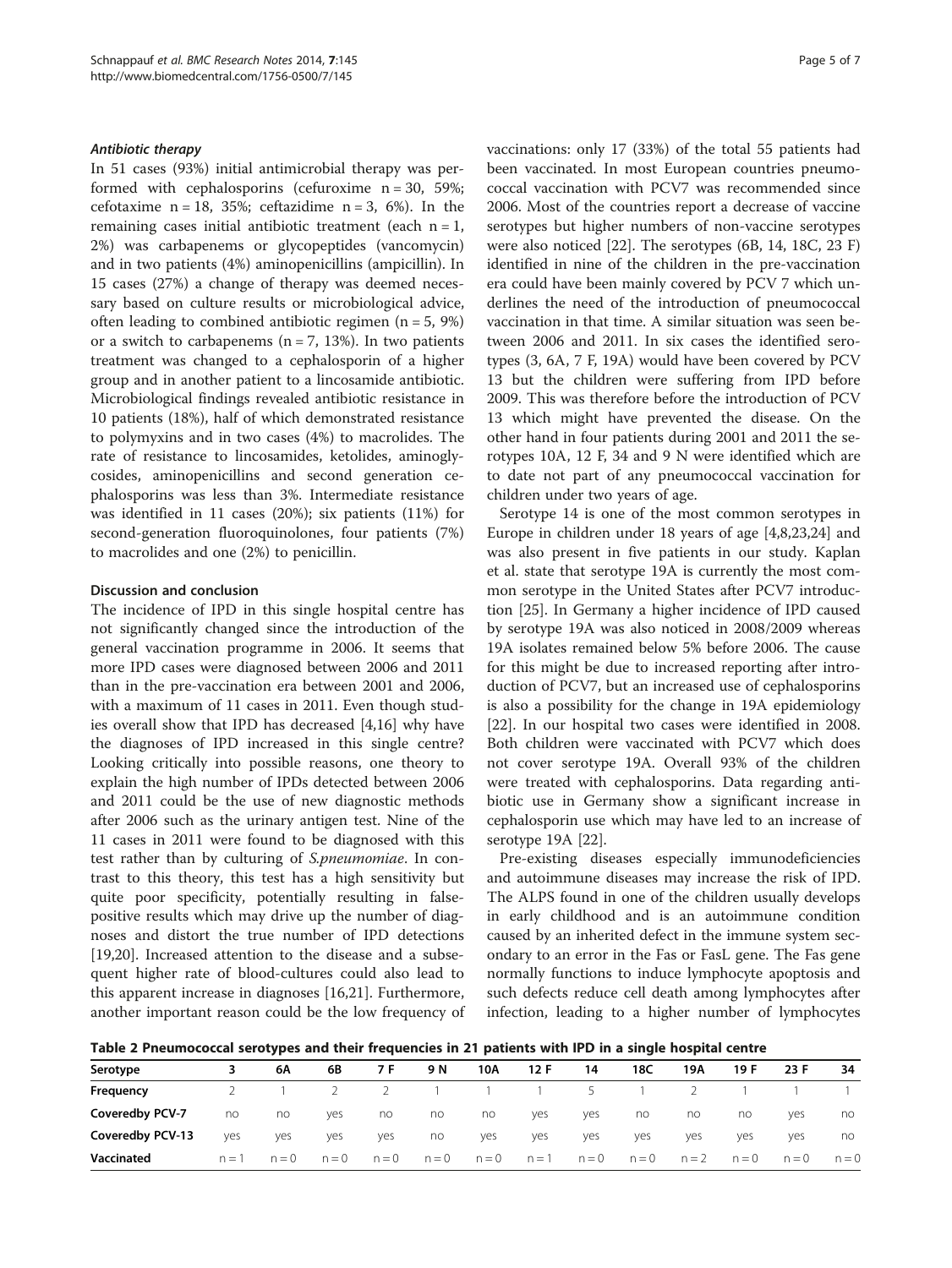that continue to create antibodies [[26\]](#page-6-0). Patients with ALPS should receive all childhood vaccinations including pneumococcal vaccination to reduce the number of potential infections. The child in this study did not receive pneumococcal vaccination due to suffering from IPD one year before the vaccination in Germany was generally recommended. In this instance ALPS was only diagnosed when the child was already suffering from IPD and therefore no preventative, early immunisations had been administered.

One patient was known to have SLE, which can increase the risk and frequency of S. pneumoniae infections due to significantly reduced opsonisation of S. pneumoniae with C3b/iC3b in serum [[27-29](#page-6-0)]. Besides SLE itself being a systemic autoimmune disease which can affect any part of the body, it leads to multisystem organ failure and death [[27-29\]](#page-6-0) as it was also shown in our patient who died of pneumococcal pneumonia and sepsis after 6 days of hospital treatment at the age of 13 years.

Two siblings were affected by IRAK-4 deficiency, a rare primary immunodeficiency with severe impairment of Tolllike receptor (TLR) and interleukin-1 receptor-mediated immunity [\[30-33](#page-6-0)]. Patients with IRAK-4 deficiency are highly susceptible to severe and often fatal IPD. In many IRAK-4-deficient patients clinical and laboratory signs of inflammation (such as CRP, IL-6, leukocytosis) develop slowly even in instances of severe infection, as seen in the first sibling in our study [\[31-33\]](#page-6-0). In contrast, the older sibling with IRAK-4 deficiency demonstrated raised levels of CRP (192 mg/l; normal  $<$  5 mg/l) and IL-6 (1983 pg/ml; normal < 7 pg/ml), potentially indicating a prolonged infection, a disease course which has also been reported in other IRAK-4-deficient patients with severe IPD [\[31\]](#page-6-0).

The IRAK 4 deficient patients and the patient with SLE comprise half the fatalities in this study, potentially confirming that immunodeficiency and autoimmune comorbidities influence the outcome from IPD. The other three fatalities were due to serotypes that are covered by PCV 7 or PCV 13 and therefore could have been prevented.

In three patients renal failure caused by HUS was diagnosed. S. pneumoniae associated HUS (SP-HUS) is a serious complication of IPD associated most frequently with pneumonia and empyema due to serotypes not included in PCV-7, particularly serotype 3 [\[34\]](#page-6-0). Subsequently, SP-HUS rates vary among different countries across the world, depending upon vaccine type administered [[34](#page-6-0)-[37](#page-6-0)]. In our study three cases of HUS occurred after pneumococcal vaccination had generally been recommended.

During our study period from 2001 to 2011 76% of the patients were younger than five years of age. Splitting this time period into pre and post vaccination era, there is not much difference to recognise. From 2001 to 2006

18 children were found to be younger than five and from 2006 to 2011 24 children suffered from IPD. Most of those patients were younger than two years, confirming that children under the age of two are the most susceptible group for the development of IPD [[1,4,12\]](#page-6-0). Further, 67% of all fatalities and 33% of long term complications occurred in this age group, emphasizing the importance of pneumococcal vaccination and the necessity for improving vaccination rates in children under two years of age in our local area.

Even though the case numbers in our study are too small to show representative statistics, it underlines the clinical relevance of IPD with a significant mortality of 11%. The analysis also shows the importance of preexisting diseases influencing the outcome and the importance of considering rare deficiencies like the IRAK 4 defect, SLE or ALPS. An important limitation of our study was also the small numbers of identified serotypes due to IPD reporting not being mandatory in Germany at that time. However, information about serotypes that could be analysed, underline the importance of the recommended pneumococcal vaccination to prevent long term complications or death.

Overall we hypothesize that current vaccination protocols in our single centre have either not been implemented widely enough or that the efficacy of such programmes are not good enough to date, to successfully prevent IPD. In addition, based on the detection of a high rate of cephalosporin use as a primary treatment line in IPD in this hospital centre, antibiotic stewardship has been initiated formally in our hospital.

#### Abbreviations

ALPS III: Autoimmune lymphoproliferative syndrome type III; CRP: C-reactive protein; DIC: Disseminated intravascular coagulation; ESRD: End stage renal disease; HUS: Haemolytic uremic syndrome; IPD: Invasive pneumococcal disease; IRAK 4: Interleukin 1-receptor associated kinase 4; PCV: Pneumococcal conjugate vaccine; SLE: Systemic lupus erythematosus; SP-HUS: Streptococcus pneumoniae - haemolytic uremic syndrome; STIKO: Ständige Impfkommission (German Standing Vaccination Committee); TLR: Toll-like-receptor; WFS: Waterhouse Friderichsen Syndrome.

#### Competing interests

All authors report no competing interests to declare.

#### Authors' contributions

CS collected the data, performed the statistical analysis and drafted the manuscript. AR provided serotype data. WH and IS helped choosing relevant images and did the reports. VS and WK conceived of the study, and participated in its design and coordination and helped to draft the manuscript. All authors read and approved the final manuscript.

#### Acknowledgements

We thank Mark van der Linden for providing additional serotype information. We also thank James Skipworth and Sophie Doran for English language editing.

#### Author details

<sup>1</sup>Department of Woman and Child Health, Hospital for Children and Adolescents, Centre of Paediatric Research, University Hospital of Leipzig, Liebigstraße 20a, D-04103 Leipzig, Germany. <sup>2</sup>Department of Microbiology